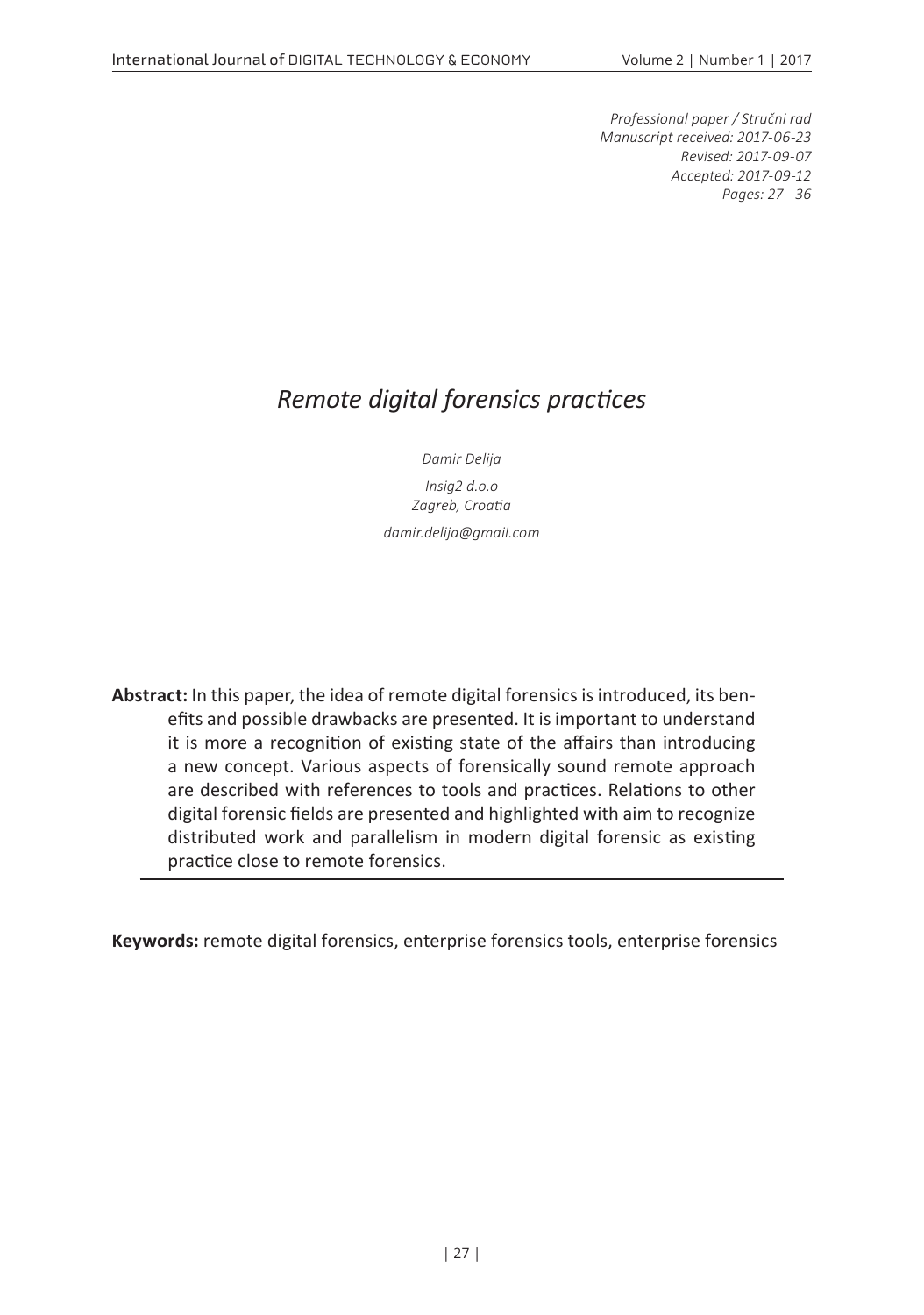# INTRODUCTION

Capacity and behavior of computers changed since the early days of digital forensics in 1990. It is not only change in huge performance increase, but also in being constantly in power-on and using resources over network. These three conceptual changes are the main drive for remote access to data and machines, or better to say for the using of remote digital forensics approach.

Whole remote forensics process more evolved than being suddenly introduced, it is now in order with current forensic practices, especially for new and emerging areas like e-discovery, enterprise forensics, preventive forensics or forensic system state analyses. It is important to understand that introducing remote access does not violate any forensic principles or requirements.

Since digital forensics is heavily influenced by technology cycle, remote access to media and systems containing possible digital evidence will be more and more important as the number of interconnected system and services grows. Also, the volume of data which possibly contains relevant digital evidence can be so big that traditional "dead box" (e.g. access to not working system) approach simply cannot be used, in such situation remote access to live systems are the only option available.

With remote access, there are always issues of legal authority, for what we at this moment does not have a universal and acceptable solution. Each legal system handles this situation in a different way.

# DIGITAL FORENSICS AND REMOTE DIGITAL FORENSICS

What is a remote forensics and what exactly remote forensics means for the digital forensics? To answer these questions best is to start with definitions. Digital forensics [1] is simply the application of computer investigation and analysis techniques in the interest of determining potential legal (digital) evidence. Digital forensics retrieve digital evidence, where digital evidence or electronic evidence is any probative information stored or transmitted in digital form that a party to a court case may use at trial [15]. This definition covers a wide range of possibilities and does not require that target system must be shut down or directly physically accessible during forensic process.

Starting from these commonly known definitions we can define remote digital forensics as the application of digital forensics at remote device or remote location. In practice, it mostly means we don't have physical access to the media which contains digital evidence. From digital evidence viewpoint, it is acquiring digital evidence on remote device or location. Remote forensics are often understood only as live forensics, in fact, live forensics can overlap with remote forensics. Live forensics is application of digital forensics on systems which cannot be stopped. Basic requirements for data and system integrity can be easily fulfilled for the live forensics and for the remote forensic approach if we follow acquisition rules and known best practices. Not to forget, in some situa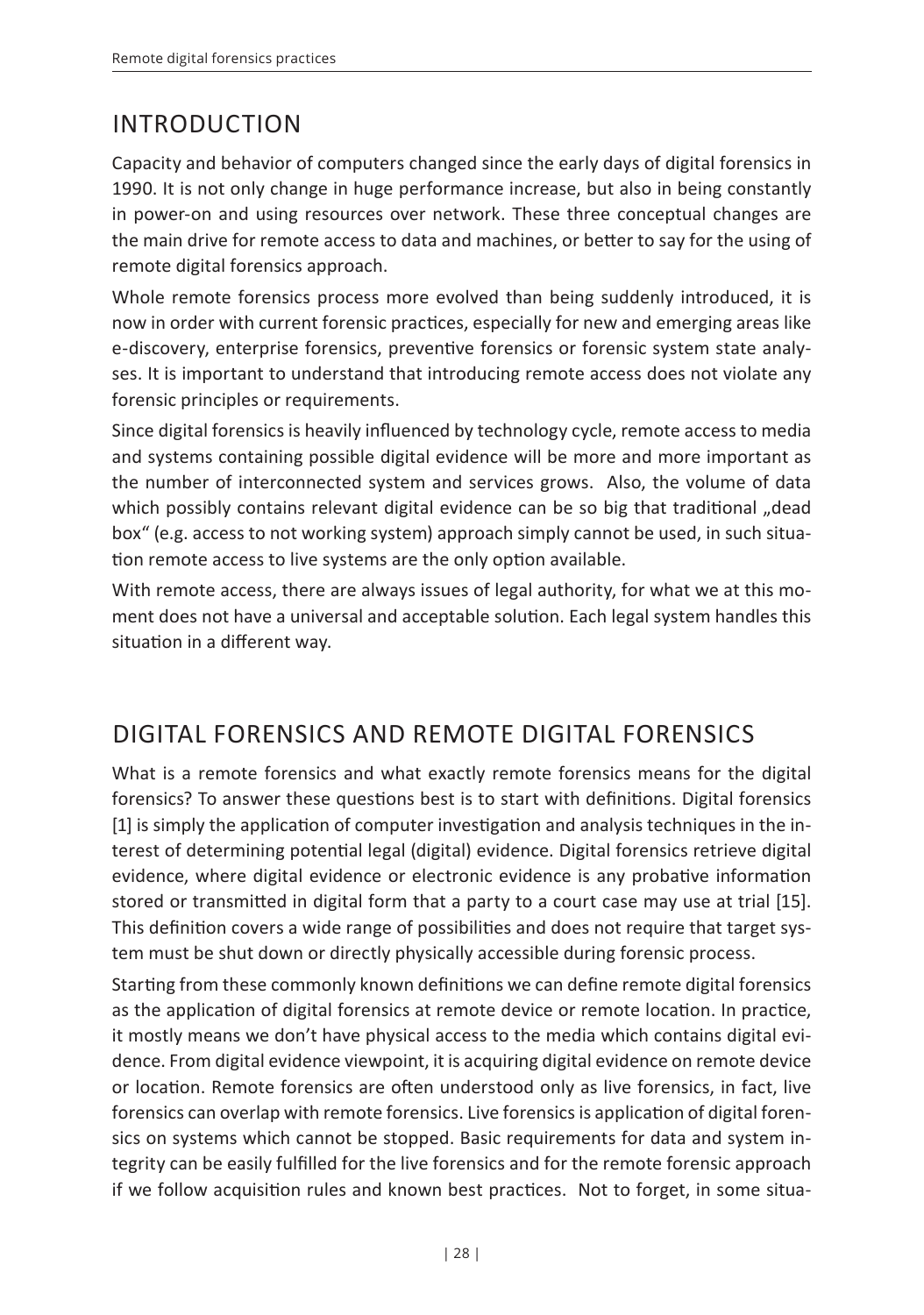tion live forensic approach is more effective and less harmful to the system than the traditional dead box approach, better to say working with power-off system. In some situations, live approach is the only nondestructive approach. Such example is mobile forensics or acquisition of some types of computers which cannot be dismantled. Same situation is for the acquiring network traffic, a situation where we only have an original copy of the data, not the data on the media itself.

Forensics tools for the live access over network is the first idea about live forensics, but also there are examples where it is not a live forensics, but it is still a remote forensics. Possible example, maybe the oldest one, is booting computer from forensic Linux distribution and then accessing it remotely. Well known example is old *Helix 2* Linux distribution or more recent *Linen* boot CD for *EnCase* [18]. For *Linen*, this is remote access, but not live access since machine we are examining is not working under its own native operating system but under forensic Linux distribution. The more recent situation is using Tableau *TD3* or *TX1* [3] forensic remote write blocker and duplicator to access data over iSCSI protocol [13] in physical access, or over the web and cifs [2] in logical access (Figure 1).





Forensic imager is connected to network over gigabit Ethernet. Hard drive with evidence is connected directly to the write blocker device and is accessible over TCP/IP trough iscsi, cifs, https. Any accredited forensic workstation can mount remote device and work with it as with any local device.

To be forensically safe forensic tools which are designed for full remote access use strong authentication and access right protection. Such tools have low level access to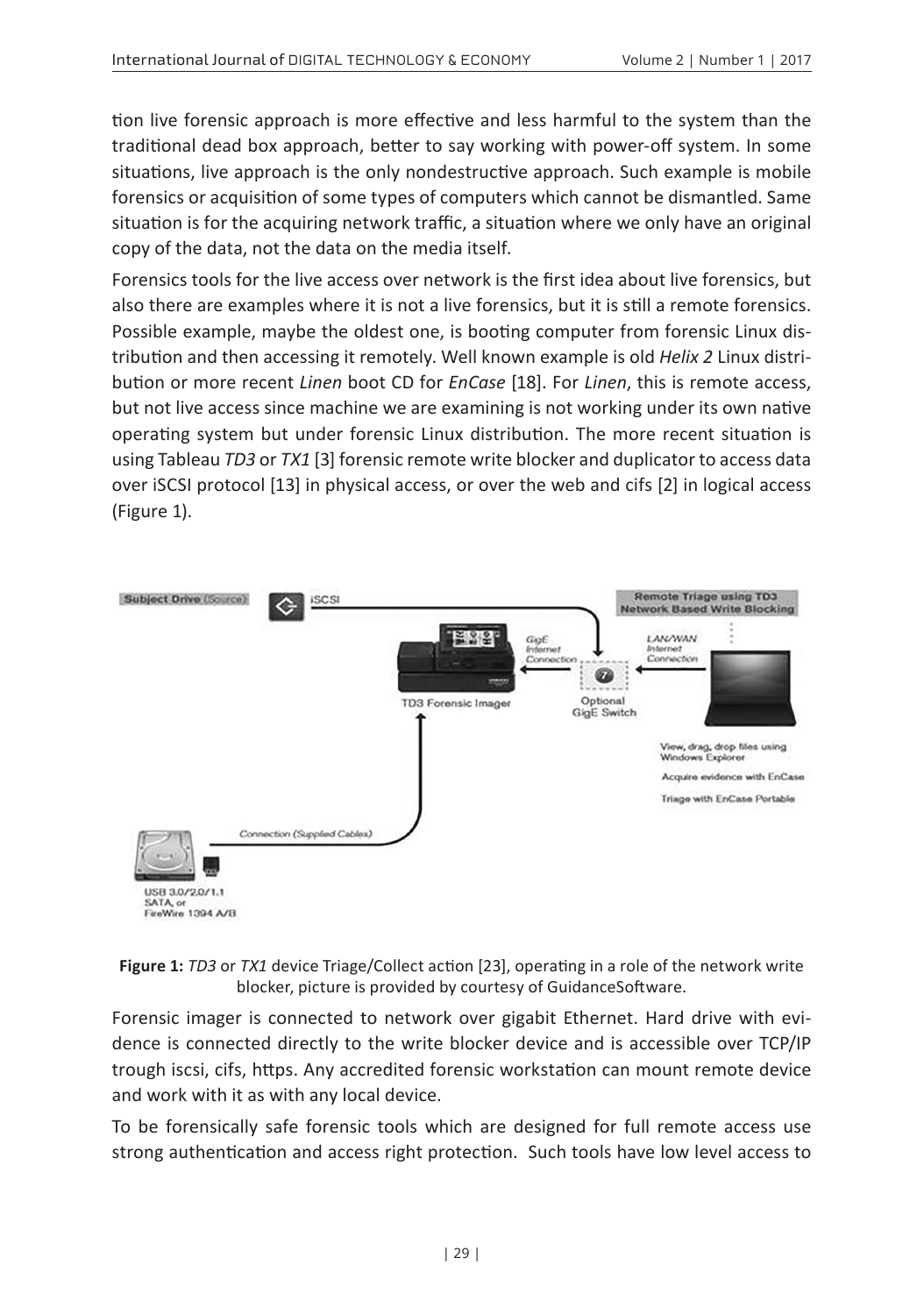remote data, capable of getting to all data levels even to the best protected operating system memory ranges strict protection of data integrity must be provided.

Remote access to data depends on the tool used and its capabilities and also on legal authority. There are various access possibilities depending on many factors:

- • Low level/raw access: kernel/system level tool capable of accessing raw data on disks or in memory
- • Agent level: agent is an independent process which can access data on target system where it is installed in forensically acceptable way
- • Service level access: implemented service which can access data on target system where it is installed in forensically acceptable way
- • API level access / Communication protocol
	- Standard https, iscsi, ssh
	- Proprietary *EnCase*, fidelis cybersecurity

**Table 1:** Levels of remote access for different types of forensic tools

| Tool                          | <b>Access level</b>      | Data type accessible                     |
|-------------------------------|--------------------------|------------------------------------------|
| TD3 preview (logical) mode    | Cloud SaaS               | web service, database                    |
| e-discovery tool,             | Web access               |                                          |
| Forensic tool                 | API access               |                                          |
| TD3 in preview mode           | Cloud PaaS               | files, database, file systems,           |
| Forensic tool.                | File system level access | virtual machine images                   |
| eDiscovery tool               |                          |                                          |
| Forensic tool                 | Cloud jaaS               | protocol,<br>proprietary<br><b>Iscsi</b> |
| TD3 in acquisition (physical) | Raw data access          | protocol (EnCase, FTK [20])              |
| mode                          |                          |                                          |

Different types of forensic tools can be used for remote access depending which level of access it is available. For example, eDiscovery tool can access remote data trough web server as html documents or in a file system level if it has cifs access to target system.

There are different remote forensics fields depending on the goals, tools and methods used, roughly we can recognize:

- eDiscovery
- forensic system state analyses or preventive forensic
- digital forensic in the incident response
- enterprise forensic
- network forensics
- dark web forensics
- cloud forensic as newest established and
- remote forensics of mobile devices as just emerging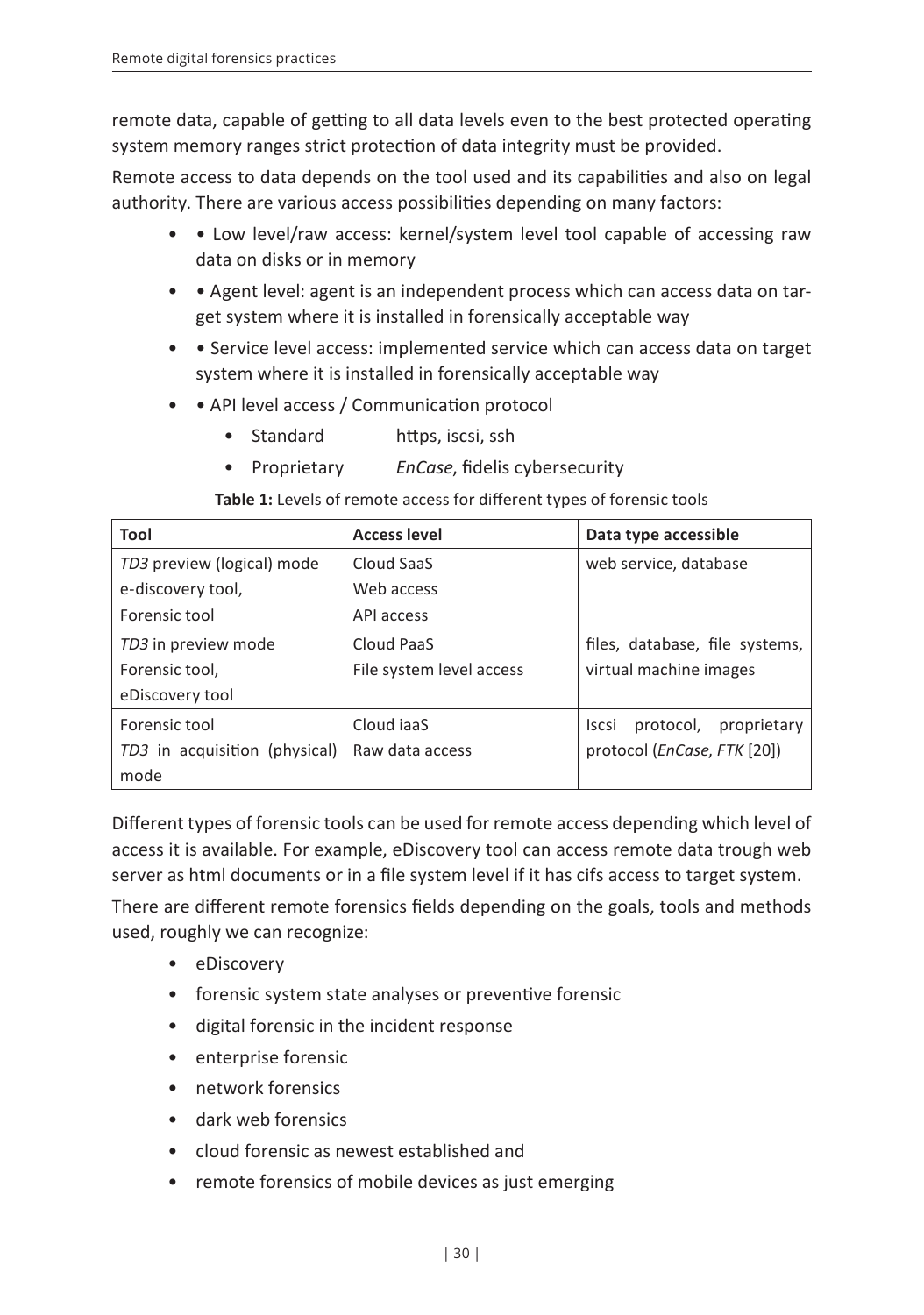Maybe most used in legal actions is eDiscovery [19] or electronic discovery, which refers to discovery in legal proceedings such as litigation, government investigations, or Freedom of Information Act requests, where the information sought is in electronic format, often referred to as electronically stored information or ESI what is well defined in "New Federal Rule of Evidence to Directly Impact Computer Forensics and eDiscovery Preservation Best Practices" [21]. From system investigation point of view ESI can be external and internal documents which must be found, collected and preserved for further usage. Digital forensic tools are exceptionally good in such scenarios since it guaranties all requirements on ESI collecting satisfied. Tools can vary depending on the level of access to ESI and ownership of system IT infrastructure (Table 1).

Preventive forensics or system state analyses is part of incident response where forensics is used over the live system to define the state of the system, prepare it for incident control or to find and investigate an incident. In such role, a preventive forensic is a subset of an earlier term "enterprise forensic", which was created about 10 years ago in the effort of mayor forensic vendors to expand their existing forensic solution to the live networked systems. Maybe best-known tools with such concept and still existing are *EnCase* [18],[11],[4] from Guidance Software and *FTK* [5],[20] from Access Data. There are many other tools fully in this field or just providing part of functionality required. Among such tools are very old *CFEngine* [6], not a forensic tool, but tool whose ideas are in the core or all enterprise forensic and security systems. There is also new *GRR Rapid Response* [7], an incident response framework focused on remote live forensics, it is from Google, a free open source implementation aimed at systems with many end nodes.

Traditional network forensics can also be part of remote forensics if traffic dump, metadata or flows are collected on the fleet of probes around the network and analyzed centrally like in *xplico* tool [8] or *Fidelis Cybersecurity* [9]. Various tools can offer different versions and features of remote forensic access, so it is important to do detailed homework and preparations to choose the right tool and the right option to fulfill the forensic task acceptably. Usually there are many possibilities of approach, some possibilities are presented in more detail in the *EnCase* examples and in *EnCase* direct servlet acess [4] or *EnCase* basic file collection [11].

For the dark web, specialized forensic browsers and collecting tools exists [22], it is like for the cloud solutions. Tools like *Faw* [16] or "*X1 Social Discovery*" [17] enables reliable data collecting from web sites from web spider level [22] to sophisticated api access to service data on various social networks like LinkedIn, Facebook, Twitter. For the cloud forensics, it is more application of exiting tools in cloud context, depending on the type of cloud and level of access to cloud layers from SaaS to lowest iaaS level [10] as it is shown in Table 1. Since the surge of the cloud services, it is very important to have developed procedures how to do forensically acceptable digital forensics of remote cloud devices. One interesting sidetrack is the current trend of introduction parallelism in digital forensic tools and laboratories. Basically, it is important ground for using remote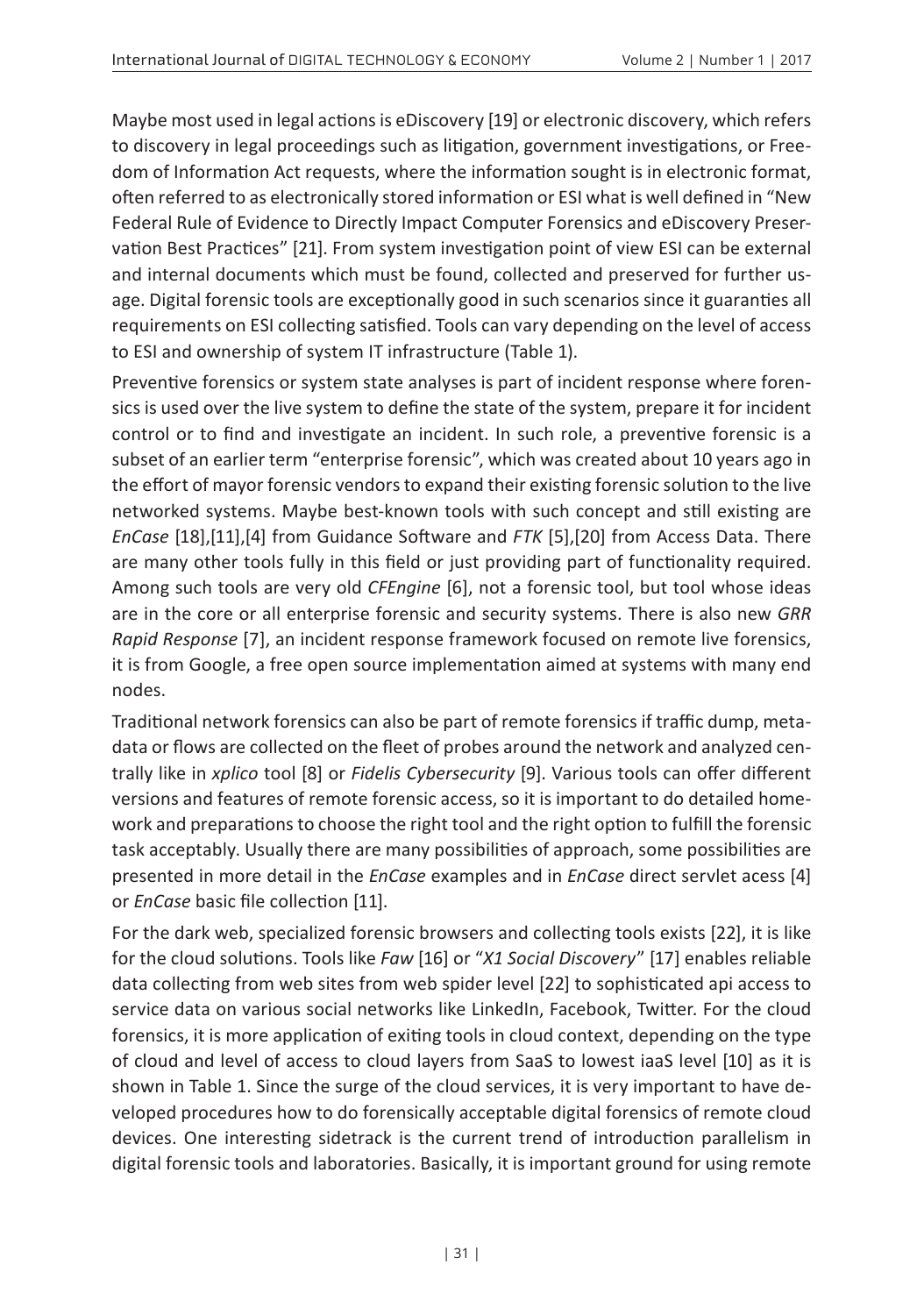forensic approach in accessing and processing evidence in the lab with aim to speed up process.

Enterprise level forensic tools and remote forensic are not used much in Europe, most of the usage is in the US. European law enforcement is not using it, there are different reasons, but it is not "classic forensic". There are earlier mentioned legal reasons, budget limitations to buy "remote version" of already in inventory commercial tools, lack of knowledge and lack of Standard Operating Procedures (SOP). Finally a reason for lacking remote practices in the most European countries is predominant type of investigations, a traditional "dead system" investigations.

Better situation is with the government organizations. US State Department is one of the causes for development of *EnCase* Enterprise or adding remote capabilities and access controls to existing *EnCase* frameworks. In the other way, FBI is responsible for *TD3* or adding remote capabilities to forensic imaging/writeblocking device.

Some business, mostly big companies are also doing remote forensics but internally. Even with obvious advantages for speeding up incident response there are problems. International business is a very complex environment, with usually very hostile organizational structure and legal concerns which blocks effective usage of remote forensic tools. In fact, even in the big business main reasons for not using is lack of resources needed for implementation and everyday usage of remote enterprise forensic tools.

# HOW TO DO REMOTE FORENSIC

Accessing remote data in a forensically sound manner is usually a complex task which requires detailed preparations, right tools and reliable step by step logging with result verification. It is important to plan it in detail, with all necessary paperwork and testing. Among preparations it is important to do estimates on the volume and type of data which will be browsed and collected, also to analyze the impact of data collecting to IT infrastructure trough which data will flow. It is a good idea to certify IT infrastructure based on some well-known standards like "RFC 2544 Testing of Ethernet Services in Telecom Networks" or another relevant standard. Certifying the infrastructure will prevent a lot of problems later, but still it will not exclude doing tests. When requirements are defined appropriate tool and method should be selected, unfortunately even if there is a choice, in most cases there is only one option available for implementation.

To a measure real impact, a test case should be done, as close as possible to real situation, testing results should be analyzed in detail and applied back in basic work plan and SOP. After testing and with appropriate legal authority remote forensic operation can be done, all aspects should be documented, especially any problems, errors, retries or installation of agents or other additional tools. Fortunately, remote forensic tools create automated logs for practically every activity, still a proper paper documentation is required as with any other investigation or scientific process. After the remote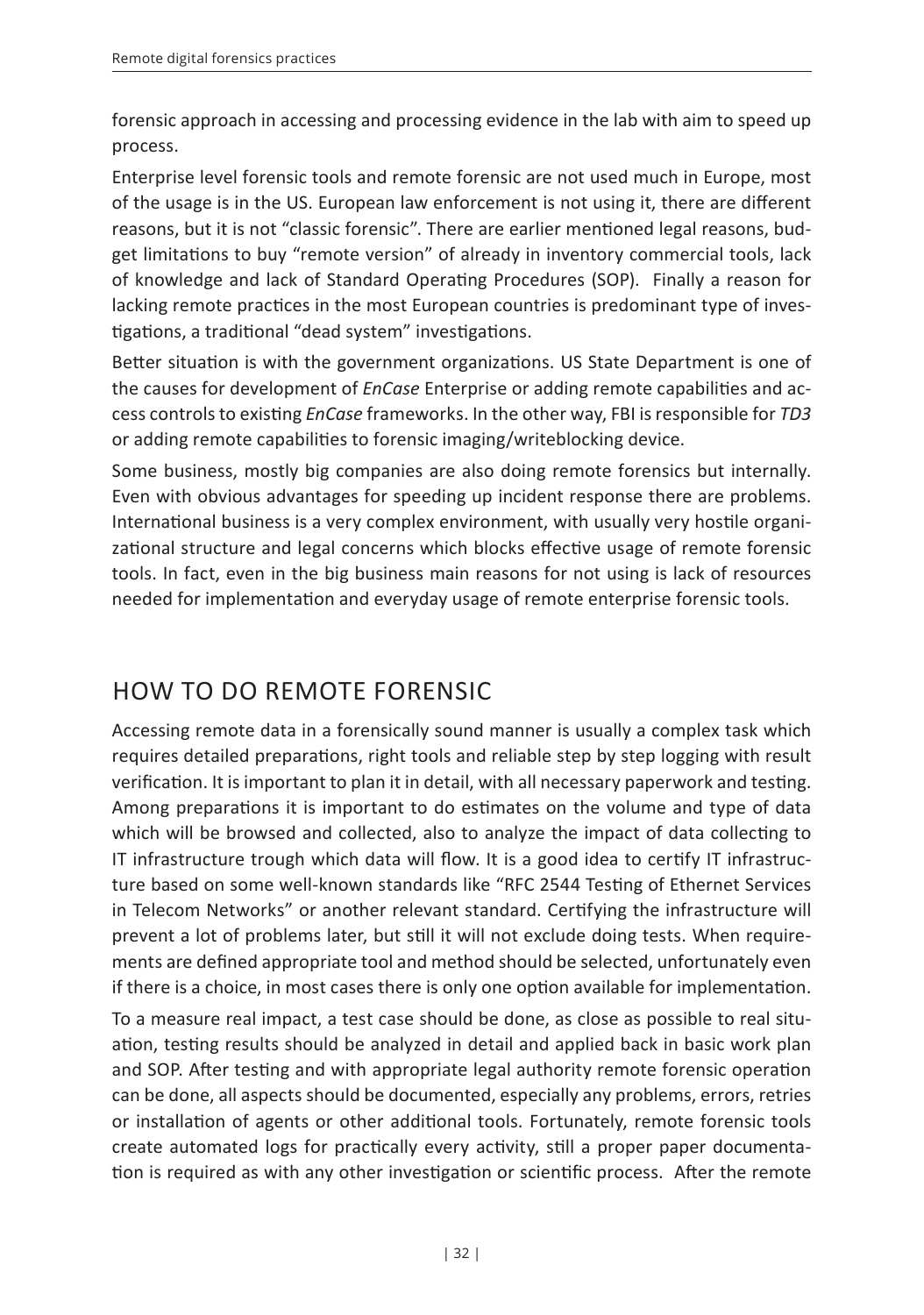forensic job is finished it is important to remove any additional tools or agents used in the process. Removal of installed tools is crucial, but often forgotten step were proper documentation helps to locate and remove all such leftovers. Very often among these leftovers are temporary copies of collected data, which should be forensically soundly erased. All other activities should be done in order with plan and legal best practices.

#### EXAMPLE *ENCASE* ENTERPRISE BASIC IMPLEMENTATION

*EnCase* is used an example to present remote access capabilities since is one of the best commercial general purpose forensic tools available. Its various options and flexibility trough programming provides well known platform with a long history of improvements. *EnCase* development history shows how remote access was gradually implemented in the standard host forensic framework.

In this example [11], the basic *EnCase* Enterprise system is presented (Figure 2), with its components. Components are SAFE, examiner, servlet, concurrent connections and snapshot technology. On each remote machine (end nodes), small agent is installed (a servlet). Servlets are controlled by SAFE server and forensically used by examiner workstations (examiners).



**Figure 2:** *EnCase* Enterprise implementation, picture is provided by courtesy of GuidanceSoftware.

System can include more than one SAFE machine, more than one examiner stations, where organization depends on the network spread, geographical issues, legal issues and many other factors. If it is properly implemented digital evidence can be collected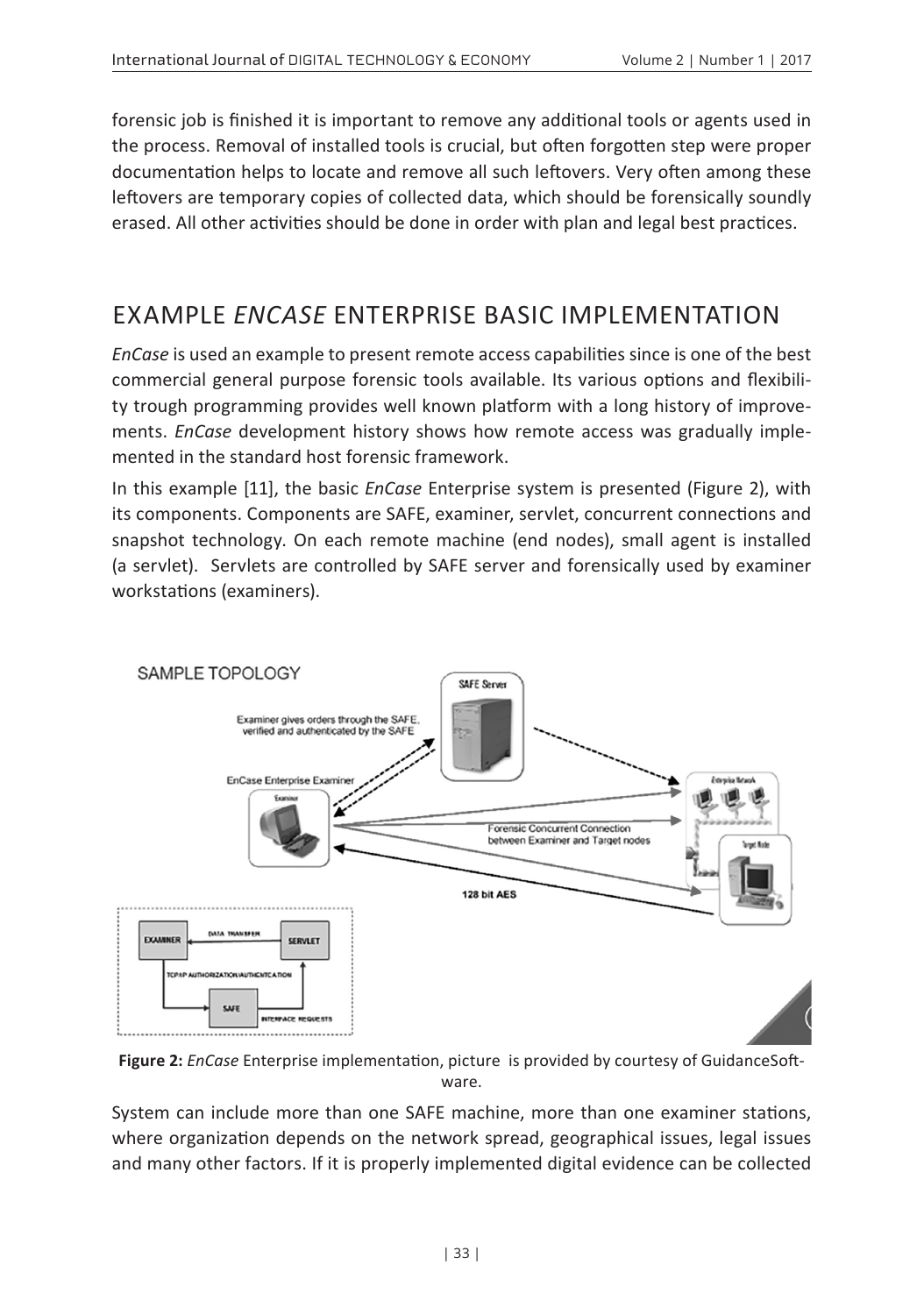and analyzed all over the remote location in very short time utilizing network connections.

The SAFE [11](Secure Authentication for *EnCase*®) is the security core of the system. It authenticates users, administers access rights, retain logs of *EnCase* transactions, brokers communications and provides secure data transmission. The SAFE communicates with examiners and end nodes using encrypted data streams, ensuring no information can be intercepted and interpreted

The examiner [11] is a forensic examiner workstation. It is installed on a computer where authorized investigators perform examinations and audits. The user interface is identical as for the forensic version of *EnCase*.

The servlet [11] is a small, passive software agent that gets installed on network workstations and servers, on the end nodes. Connectivity is established between the SAFE, servlet, and the *EnCase* enterprise examiner to identify, preview, and acquire local and networked devices. Enterprise concurrent connections are secure parallel connections established between the examiner & servers, desktops or laptops that are being searched or investigated snapshot. The "Snapshot" [11] is a technology that enables the forensic examiners to scan thousands of end nodes to detect, collect, preserve and remediate any network intrusion on an enterprise-wide scale.

In this version *EnCase* is basic level remote access tool capable of various tasks on the end nodes, an example of eDiscovery task execution can be seen in "*EnCase* Enterprise Basic File Collection" [11]. Current forensic version of *EnCase* also provides a lightweight version of remote access without SAFE called "direct servlet access" for small remote access tasks [12].

Other general forensic tools have same feature set and capabilities as *EnCase*, but because of lack of standardization naming is widely different what makes comparation hard. Each of the vendors has influenced other vendors, but without keeping compatibility what makes remote forensic tasks very complicated, hard to automate and validate. This is even true for comparation with open source tools like *GRR* [7].

#### CONCLUSION

Remote forensics is a very useful idea, it is extension of best forensic practices and tools with aim to expand into networked environment. It is essential for future survival, unfortunately at them moment it is not much in use or in favor, but in future, with Internet of Things (IOT) it will be unavoidable and maybe only possible way do execute digital forensic tasks.

For the future use and practice, we expect eDiscovery arriving in Europe and the rest of the world. On the global scale, we expect automation and standardization for remote forensic because of increasing security problems and incident response requirements. Good example of the trend is introduction of the Open Command and Control (OpenC2)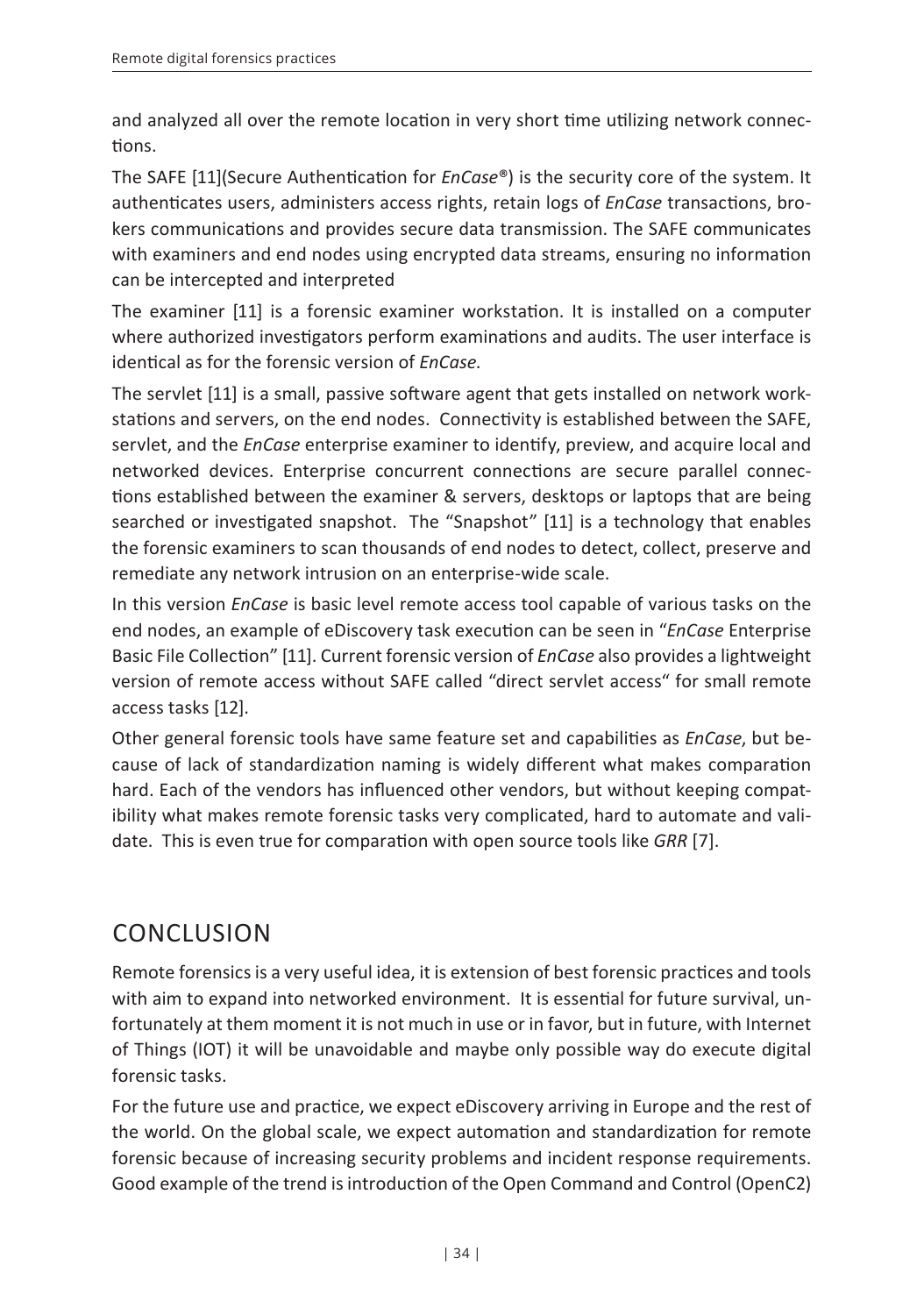language trough OpenC2 forum "The OpenC2 Forum defines a language at a level of abstraction that will enable unambiguous command and control of cyber defense technologies" [14].

#### **REFERENCES**

- [1] John Sammons: "The Basics of Digital Forensics, 2nd Edition, Chapter 1: What is Digital Forensics", Syngress 2014
- [2] (20.6.2017) https://technet.microsoft.com/en-us/library/cc939973.aspx,
- [3] (20.6.2017) https://www.guidancesoftware.com/tableau/hardware/*TD3*,
- [4] (20.6.2017)https://www.slideshare.net/DamirDelijadamirdeli/ecase-direct-servletacess-v1,
- [5] (20.6.2017) http://accessdata.com/products-services/forensic-toolkit-ftk
- [6] (20.6.2017) https://cfengine.com/product/what-is-cfengine/
- [7] (20.6.2017) https://github.com/google/*GRR*
- [8] (20.6.2017) http://www.xplico.org/
- [9] (20.6.2017) https://www.fidelissecurity.com/
- [10] (20.6.2017)https://www.ibm.com/blogs/cloud-computing/2014/02/what-is-platform-as-aservice-paas/
- [11] (20.6.2017)https://www.slideshare.net/DamirDelijadamirdeli/e-ev7ediscovery-1?next\_ slideshow=1
- [12] (20.6.2017) https://www.slideshare.net/DamirDelijadamirdeli/ecase-direct-servletacess-v1
- [13] John L. Hufferd: "iSCSI: The Universal Storage Connection", Addison-Wesley Professional 2002
- [14] (20.6.2017) http://openc2.org/
- [15] John Sammons: "The Basics of Digital Forensics, 2nd Edition, Chapter 2: Key Technical Concepts", Syngress 2014
- [16] (20.6.2017) http://www.fawproject.com/en/default.aspx
- [17] (20.6.2017) http://www.x1.com/
- [18] (20.6.2017) https://www.guidancesoftware.com/*EnCase*-forensic
- [19] John Sammons: "The Basics of Digital Forensics, 2nd Edition, Chapter 7: Electronic Discovery, Chapter 1: Deep Web vs. Surface Web", Syngress 2014
- [20] (20.6.2017) http://accessdata.com/solutions/digital-forensics/forensic-toolkit-*FTK*
- [21] (20.6.2017)https://articles.forensicfocus.com/2016/12/19/new-federal-rule-of-evidence-to-directly-impact-computer-forensics-and-ediscovery-preservation-best-practices/